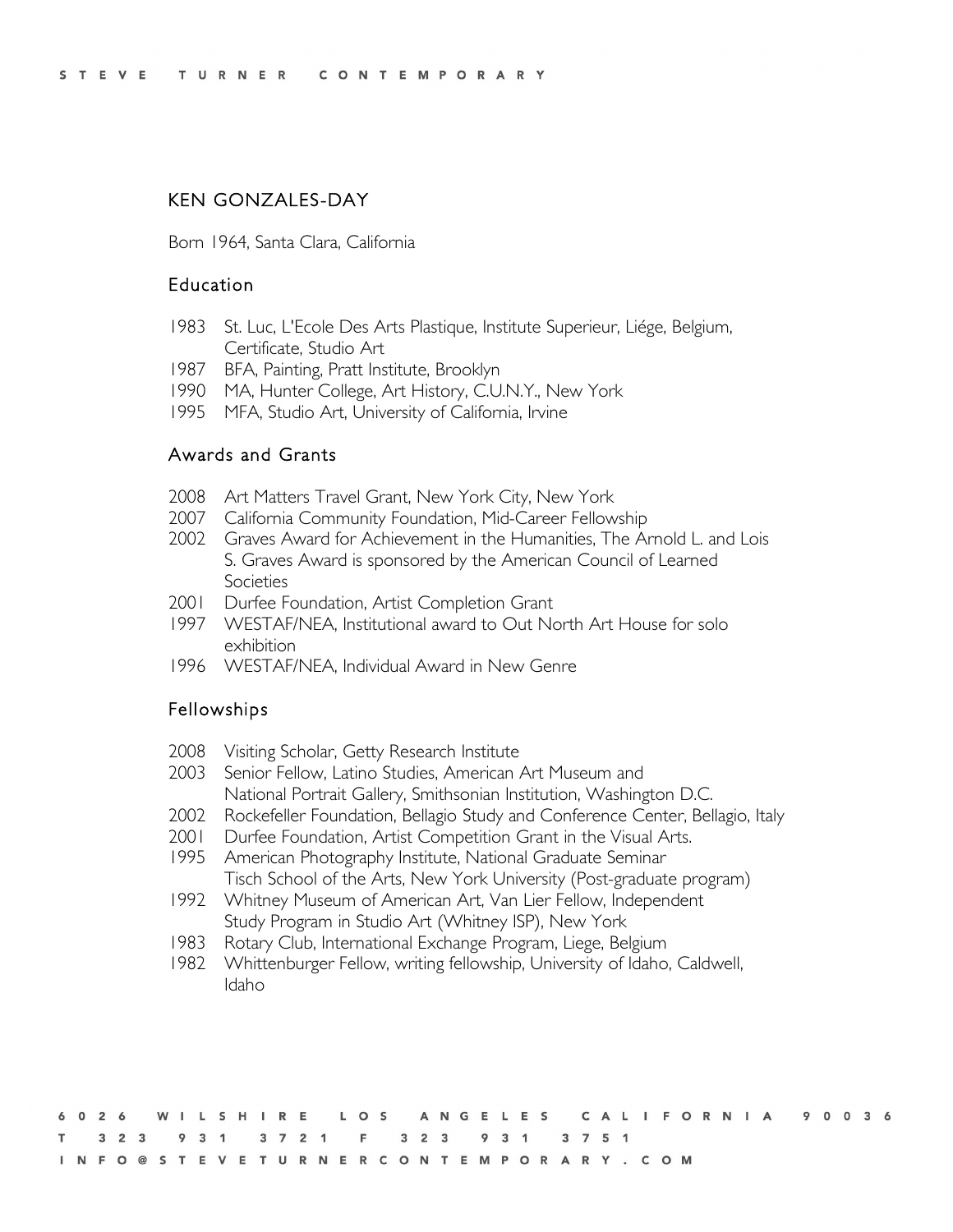# Public Art Projects

2007 Los Angeles County Administrative Building, Los Angeles

## Selected Solo Exhibitions

| 2009 | Spy Numbers, Palais de Tokyo, Paris, France                                     |
|------|---------------------------------------------------------------------------------|
|      | In Love with Night, Chapman University, Orange, California                      |
|      | Encuentro Hemisferico de Performance, Museo de arquitectura, Leopoldo           |
|      | Rother, de la Universidad Nacional de Colombia, Bogota                          |
| 2008 | Nightfall II, Scholar Common Room, Getty Research Institute, Los Angeles        |
|      | Physiognomy and the Love of Mankind, Steve Turner Contemporary, Los             |
|      | Angeles                                                                         |
|      | 2007 The Wonder Gaze, Space, Portland, Maine                                    |
|      | Nightfall II, Highways Performance Space and Gallery, Santa Monica              |
|      | Memento Mori, Gallery Two, LAXART, Los Angeles                                  |
| 2006 | Project Series 30: Hang Trees, Pomona College Museum of Art, Pomona, California |
|      | (catalogue)                                                                     |
|      | Lynching in the West, Cue Art Foundation, New York                              |
| 2000 | Dysmorphologies, Deep River, Los Angeles                                        |
|      | Project Room, Suzanne Vielmetter Los Angeles Projects,                          |
| 1999 | Projects99, Walkins Art Gallery, University of California, Riverside            |
| 1998 | Derm, POST downtown, Los Angeles                                                |

- 1997 *Bone-Grass Boy*: The Secret Banks of the Conejos River, Out North Contemporary Art House, Anchorage, Alaska
- 1996 *Ken Gonzales-Day*, White Columns, White Room#1, New York *Private Investigations*, Cristinerose Gallery, New York

# Selected Group Exhibitions

| 2009 | Encuentro Hemisferico de Performance, exhibition at the Museo de         |
|------|--------------------------------------------------------------------------|
|      | arquitectura, Leopoldo Rother, de la Universidad Nacional de Colombia,   |
|      | Bogota                                                                   |
|      | Racism: An American Family Value, Center for Book Arts, New York         |
|      | In Love With Night, Chapman University, Orange, CA                       |
|      | Spy Numbers, Palais de Tokyo, Paris, France                              |
|      | Steve Turner Contemporary at ZONA MACO. Mexico Arte                      |
|      | Contemporaneo, Mexico City.                                              |
|      | Five Night Stand, curated by Sherin Guirguis, The Westin Bonaventure for |
|      | the College Art Association Conference, Los Angeles                      |
| 2008 | Conventions and Attitudes, curated by Karen Atkinson, Habeas Lounge, The |
|      | Graduate Center, Remy's on Temple, Los Angeles                           |

|  |  |                                             |  |  |  |  |  |  |  |  |  |  |  |  |  |  | 6026 WILSHIRE LOS ANGELES CALIFORNIA 90036 |  |  |  |
|--|--|---------------------------------------------|--|--|--|--|--|--|--|--|--|--|--|--|--|--|--------------------------------------------|--|--|--|
|  |  | T 3 2 3 9 3 1 3 7 2 1 F 3 2 3 9 3 1 3 7 5 1 |  |  |  |  |  |  |  |  |  |  |  |  |  |  |                                            |  |  |  |
|  |  | INFO@STEVETURNERCONTEMPORARY.COM            |  |  |  |  |  |  |  |  |  |  |  |  |  |  |                                            |  |  |  |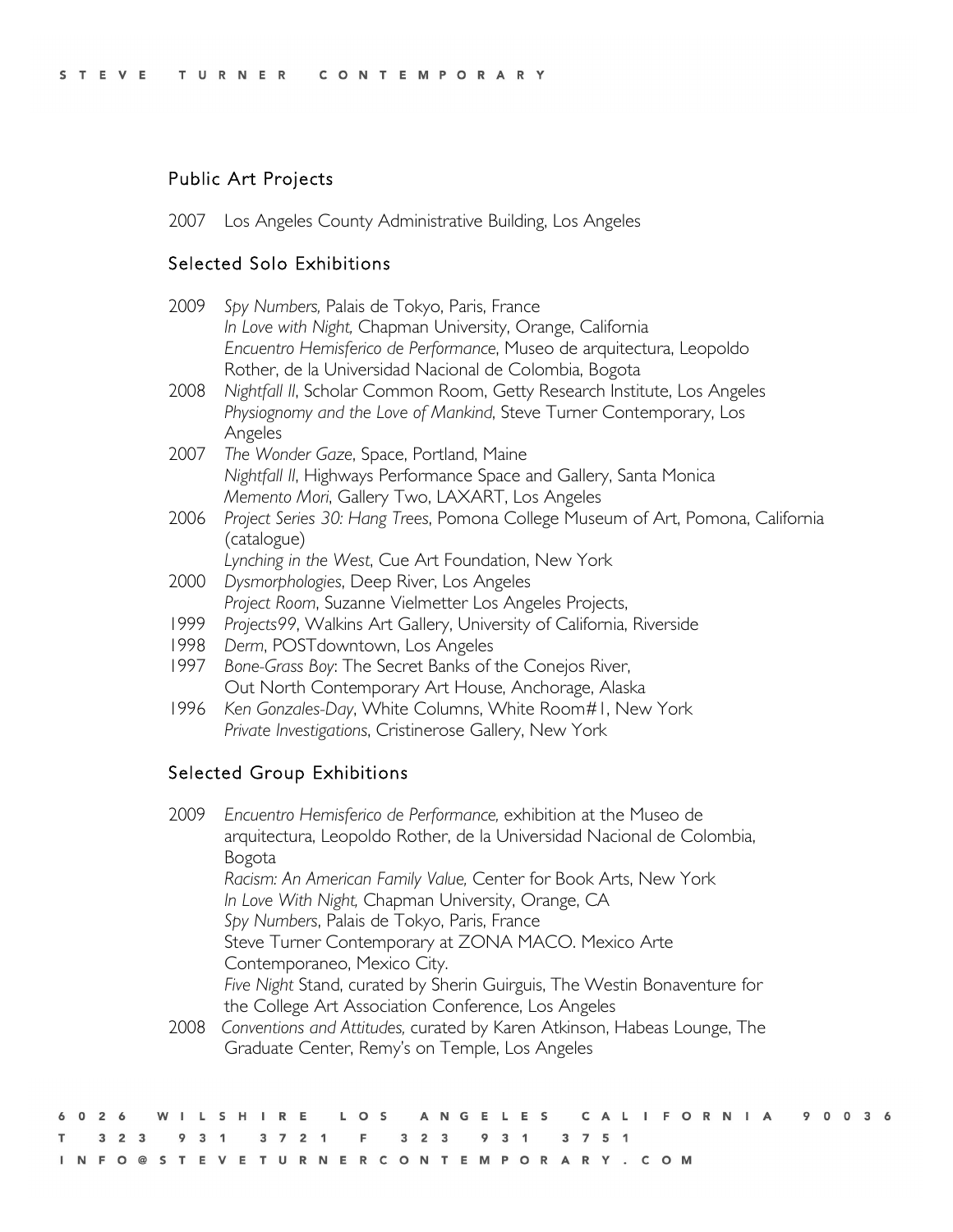*After Erasure*, Temple Bar Gallery and Studios, Dublin, Ireland *Phantom Sightings: Art After the Chicano Movement*, Los Angeles County Museum of Art (Traveling to: Museo Tamayo Arte Contemporáneo, Mexico City; Oct. 6, 2008 – Jan. 11, 2009; Museo Alameda, San Antonio Mar. 13 – Jun. 14, 2009; Phoenix Museum of Art, Jul. 25 – Oct. 4, 2009; Museo de Arte de Zapopan, Guadalajara, Nov. 6 – Jan. 31, 2010; El Museo del Barrio / Americas Society, New York, Mar. 21 – Jun. 6, 2010) *Under Pain of Death*, Austrian Cultural Forum, New York *Viva Mexico*, Zacheta National Gallery of Art, Warsaw (traveled to BWA Gallery of Contemporary Art, Wroclaw, Poland *ArtMediaPolitique*, DIX291, Paris) *Top Eleven,* Steve Turner Contemporary, Los Angeles

- 2007 *Past Over*, Steve Turner Contemporary, Los Angeles *Crimes of Omission*, Institute of Contemporary Art, University of Pennsylvania *Exile of the Imaginary*, Generali Foundation, Vienna *Strange Fruit: Lynching and Hate Crimes,* University of Rhode Island, Providence Campus Gallery, Providence
- 2006 *Civil Restitutions*, Thomas Dane Gallery, London *An Image Bank for Everyday Revolutionary Life*, REDCAT, Los Angeles
- 2005 *Scripps College Faculty Exhibition*, Ruth Chandler Williamson Gallery, Claremont *Korea Mexico*, Korean Cultural Center, Los Angeles *The Other Early Americans*, El Camino College Art Gallery, Torrance, California

### Lectures

2009 KGD Lecture/Visit, University of Cincinnati, Feb, 5, 2009. KGD lecture, CSU Fullerton, March, 2009. KGD lecture/visit, University of Texas at Austin, April, 2009.

### Selected Bibliography

- 2009 Hill, Jason. *The Camera and the "Physiognomic Auto-da-fe": Photography, History and Race in Two Recent Works by Ken Gonzales-Day*. X-TRA, Contemporary Art Quarterly. Spring 2009, Vol. 11, No. 3. Arellano, Gustavo. *The Assassination of Sheriff James Barton by the Mexican Juan Flores*, OC Weekly, Jan. 8, 2009. Shaked, Nizan. *Phantom Sightings,* American Quarterly, vol. 60, no. 4.
- 2008 Roderick, Kevin. *Tour sites of L.A. Lynchings*. LA Observed, December 5, 2008.

|  |  |  |  |                                             |  |  |  |  |  |  |  |  |  |  |  |  | 6026 WILSHIRE LOS ANGELES CALIFORNIA 90036 |  |  |  |
|--|--|--|--|---------------------------------------------|--|--|--|--|--|--|--|--|--|--|--|--|--------------------------------------------|--|--|--|
|  |  |  |  | T 3 2 3 9 3 1 3 7 2 1 F 3 2 3 9 3 1 3 7 5 1 |  |  |  |  |  |  |  |  |  |  |  |  |                                            |  |  |  |
|  |  |  |  | INFO@STEVETURNERCONTEMPORARY.COM            |  |  |  |  |  |  |  |  |  |  |  |  |                                            |  |  |  |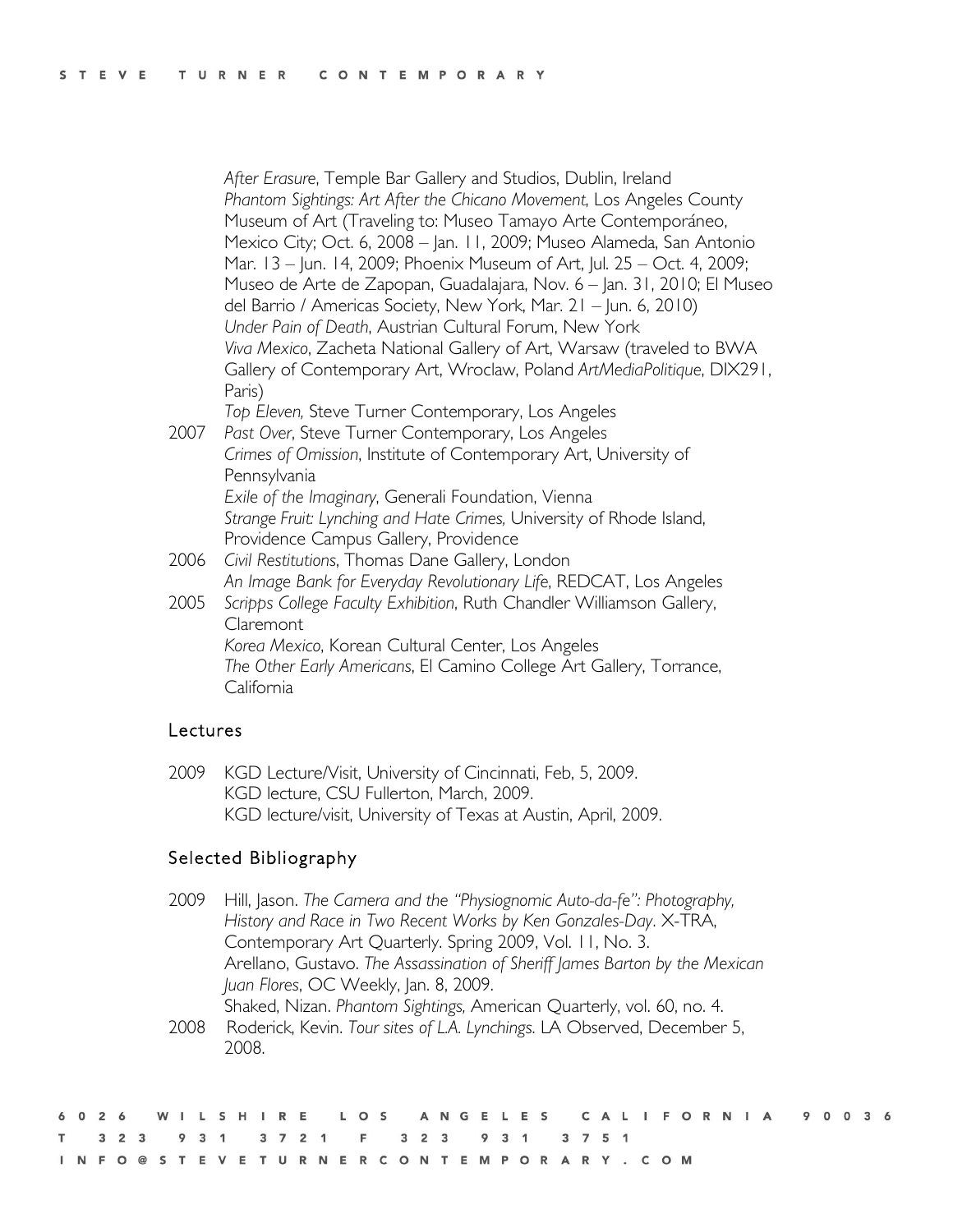Place, Vanessa. *Phantom Sightings: Art after the Chicago Movement*. X-TRA Conemporary Art Quaterly, winter 2008, 11. No. 2. Kastner, Jens. *Bildpolitik ohne Opfer*. Kulture & Gespenster, winter 2008,

No. 6.

Parveen Adams, *The Art of Repetition: Exploitation or Ethics*? ArtMonitor, Fall 2008, No. 3.

Long, Declan. "Under erasure." Circa, autumn 2008, No. 125.

 Paterson, Carrie. "Ken Gonzales-Day at Steve Turner Contemporary." Artillery Magazine, August 2008, 2.6: 53. 2008

Adams, Parveen. *The Art of Repetition: Exploitation or Ethics?,* ArtMonitor (University of Gothenburg, Sweden), Spring

Baker, R. C. *Take Your Pic*, Village Voice, March 4

Brassat, Emmanuel. *ImageMediaPolitique*, LaCritique.org, January 1Bryan-Chang, Richard. *The Chicano Art Movement Carries On Through Art*, Orange

County Register, June 5

Fercher, Sonja. *Opfer Nicht Noch Einmal zu Opfern Machen*, Der Standard, Vienna, January 21

Gurza, Agustin. *Chicano Art, Beyond Rebellion*, Los Angeles Times, April 5 Johnson, Ken. *Sanctioned Killings, and The Very Many That Aren't*, New York Times, Art Review, February 1

Knight, Christopher. *'Phantom Sightings' at LACMA*, Los Angeles Times, Art Review, April 15

Miles, Christopher. *LACMA EAST: 'Phantom Sightings' Chronicles the Rise of Post-Chicanoism*, LA Weekly, April 30

Perdomo, Daniela. *Taking Art to the Streets of L.A. County*, Los Angeles Times, March 12

Wilson, Julia. *Phantom Sightings: Art After the Chicano Movement*, ArtForum, Summer, p. 432-33

2007 Gonzales-Day, Ken and Arceneaux, Edgar. *Ken Gonzales-Day and Edgar Arceneaux*, Transcript edited by Matt Keegan & Sara Greenberg Rafferty,  $NDP \# 4$ 

Carson, Juli. *Exile of the Imaginary: Politics, Aesthetics, Love*, Vienna: Generali **Foundation** 

Adams, Parveen. *Exile of the Imaginary*,Vienna: Generali FoundationSchoeny, Roland. Translated by Andreas Lazar, *The Approach to EmptySubjective Spaces*, IDEA arta + societate # 26

Mendoza, Sylvia. *Ken Gonzales-Day –Scholar Documents California Lynchings*, *from 1850-1935*, The Hispanic Outlook in Higher Education, July

Meyers, Holly. *Around the Galleries*, Los Angeles Times, June 22 Muchnic, Suzanne. *Community Foundation Will Announce Friday its Winner of* 

*Fellowships for LA Visual Artists*, Los Angeles Times, June 15 Wilson, Mary. *Just do it*, Philadelphia City Paper, April 17

|  |  |  |  |  |  |  |  |  |  |  |  |                                             |  |  |  |  | 6026 WILSHIRE LOS ANGELES CALIFORNIA 90036 |  |  |  |
|--|--|--|--|--|--|--|--|--|--|--|--|---------------------------------------------|--|--|--|--|--------------------------------------------|--|--|--|
|  |  |  |  |  |  |  |  |  |  |  |  | T 3 2 3 9 3 1 3 7 2 1 F 3 2 3 9 3 1 3 7 5 1 |  |  |  |  |                                            |  |  |  |
|  |  |  |  |  |  |  |  |  |  |  |  | INFO@STEVETURNERCONTEMPORARY.COM            |  |  |  |  |                                            |  |  |  |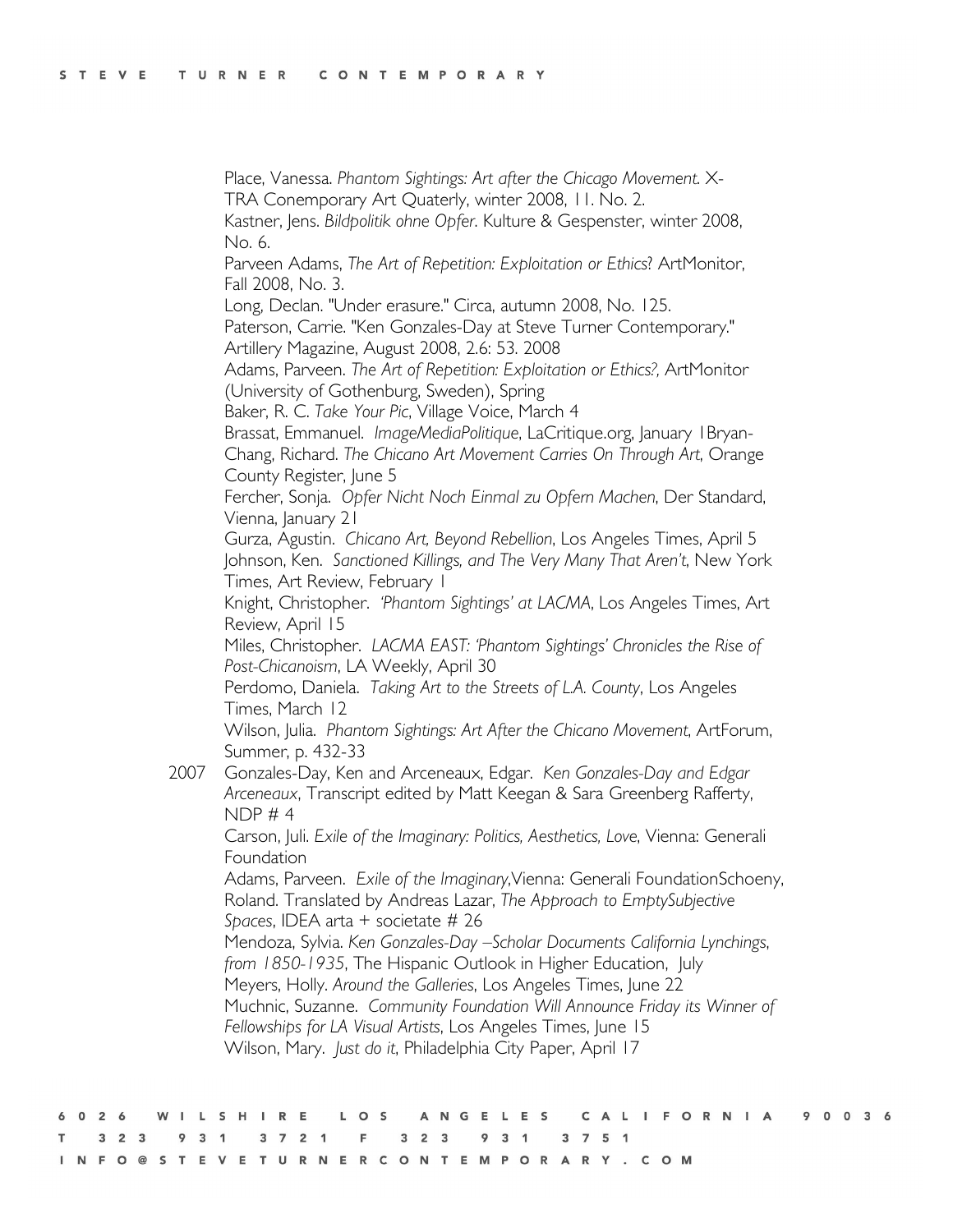Westerbeck, Colin. *Photo Synthesis: Franklin Avenue*, West Magazine, LA Times, March 4 *The Last Living Witnesses*, The Chronicle Review, February, B19 Fleming, Robert. *A Heinous Act*, Black Issues book review, January/February, p. 26 Abbaspour, Mitra. *Ken Gonzales-Day*, ArtUS, January/February, Issue 16, p. 50 2006 Zellen, Jody. *Ken Gonzales-Day: Hang Trees*, Artweek, December 2006/January 2007 Munchnic, Susanne. *Museums Taking Time to Focus on Photos*, Sunday Calendar, Los Angeles Times, October 8, E41 Cotter, Holland. *Art in Review: Ken Gonzales-Day*, New York Times, September 22, p. B29 Merino, Jaun. *Los Linchamientos en el Oeste*, El Diario, New York, September 10, p. 24 Finkel, Jori. *Recipe for Revolution: Take 11,000 Thousand Photos*, New York Times, January 29, p. 32 2005 Sternad, Jennifer Flores. *An Interview with Ken Gonzales-Day*, Aztlán: A Journal of Chicano Studies, UCLA Chicano Studies Research Center (+ cover image) Brumer, Andy. *Highlighting Other 'Early Americans*,' Los Angeles Times, March 3 Robinson, Gerard. *Not at Home in Log Cabins*, New York Blade, February 4 Cotter, Holland. *Log Cabin*, New York Times, January 28 2004 Wilson, Bill. *Interview with Ken Gonzales-Day*, Rim: Artist Rag from Mexico City and L.A., No. 4, Spring, p. 31-33. The interview also appears on www.Latinart.com Collins, Gina Cavallo. *Through the Lens Violently*, Phoenix New Times, January 15 2003 Paul, Christine. *Digital Art: Thames & Hudson World of Art*, London/New York: Thames & Hudson, p. 36-37 2002 White, Michele. *Representations or People*, Ethics and Information Technology, Springer Science+Business Media B.V., Volume 4, Number 3, September, p. 249 - 266 Roberts, Anne H. *FotoFest Hot Picks*, OutSmart, March, 26 Ennis, Michael. *Moving Pictures*, Texas Monthly, May, p. 136 2001 Lasarow, Bill. *Cyborg Manifesto or the Joy of Artifice,* Artscene, Summer Carasso, Roberta. *Cyborg Manifesto Examines the Joy of Artifice*, Laguna News, April 26 Olson, Marisa S. *Photographic Memory*, Camerawork: A Journal of Photographic Arts, Vol. 28, No. 1, Spring/Summer, p. 18-26

A N G E CAL **IFORNIA** 9 0 0 3 6  $\Omega$  $\overline{2}$  $S$  H  $\mathbf{1}$  $\mathbb{R}$ E L.  $O<sub>S</sub>$ L E S 6 L  $2<sub>3</sub>$  $2<sup>3</sup>$ 3  $\overline{7}$  $\overline{2}$ E 3 9  $3<sup>1</sup>$ 3 7 5 1 INFO@STEVETURNERCONTEMPORARY.COM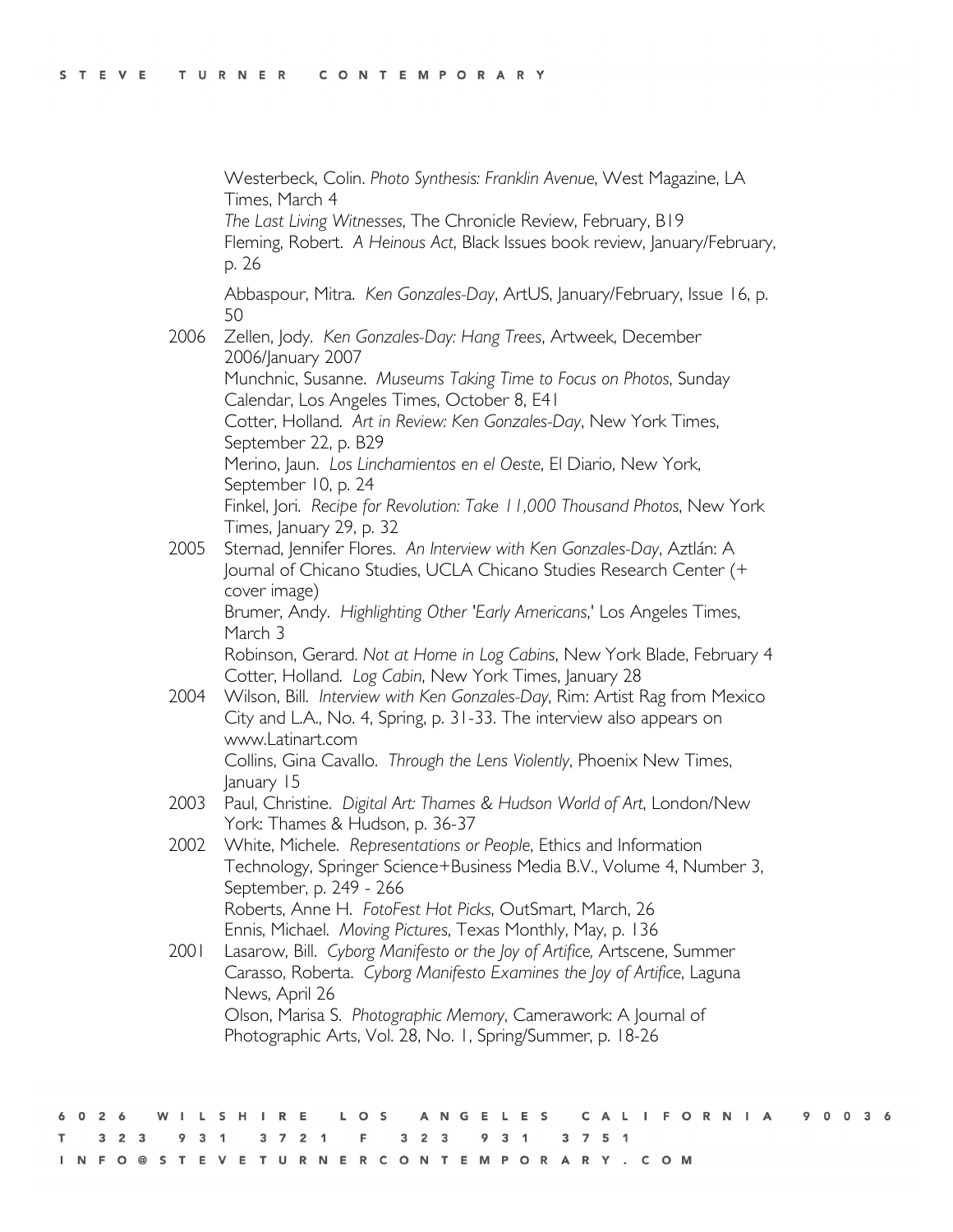Olman, Leah. *High Anxiety Over High-Tech Humanity*, The Los Angeles Times, Calendar: Arts and Entertainment, May 12, F1 & F10 Gallegiate(TM) *Top Ten: New York/Los Angeles*, Coagula Art Journal, Issue # 49, January, p. 41 Oishi, Eve. *Virtual White*, Annals of Scholarship, Dept. of English, Temple University, Vol. 14, No. 1, Spring, p. 27-41 2000 Barron, Bernstein and Fort, Eds. *Made in California: Art, Image and Identity*, Berkeley/Los Angeles: Los Angeles County Museum of Art/University of California Press, p. 297 Espinosa de los Monteros, Santiago. *Five Continents and a City*, Art Nexus: Arte en Colombia, International Magazine, Vol. # 36, May-July, 120-21 Lopez, Lonnie. *The Gold Returns to Mexico City*, Low Rider Magazine, Vol. 22, Number 5, p. 55-58 Eber, Dena Elisabeth, Ph.D. *The Students Construction of Artistic Truth in Digital Images*, Digital Creativity, Vol. 11, No. 1, April Stroebel, Ken. *The Art of Humanity*, The Norwich Bulletin, Sunday Living, Section E, Sunday, February 13, E1 &E5 *Photographic Firsts*, The Hartford Advocate, January 20- 26 1999 Silverman, Denton and Benita. *San Francisco: Pat Sweetow Gallery*, Artpapers Magaizine, July/Aug, Vol. 23, p. 56- 57 McGovern, Thomas. *Ken Gonzales-Day at UC Riverside*, Artweek, April, p. 56 1998 Bright, Deborah. *Introduction*, to Portfolio, The Passionate Camera, New York: Routledge, p. 145 & 153 Walsh, Daniella *Artists Seek Wholeness in Divided Lives*, The Orange County Register, Fine Arts, Sunday November 15, p. 1& 28 Ise, Claudine. *Examing Consequences of Medical Advances*, Los Angeles Times, Friday, December 11, F36 Greenstein, M.A. (preface), *Bone-Grass Boy: The Secret Banks of the Conejos River*, Exposure Society for Photographic Education, Vol. 31, 3/4, July, p. 31 Curtis, Cathy. *Dressing the Flesh*, Los Angeles Times, Tuesday, May 12, F2 Schoenkopf, Rebecca. *Imaginary People*, OC Weekly, May 8-14, 1998, 28 Schoenkopf, Rebecca. *Seething Toward Bethlehem*, OC Weekly, Art, March 27- April 2 Schafer, David. *Are We Touched*, Artpapers Magazine, Vol. 21, Issue 1, Jan-February, p. 36 1997 Frank, Peter. *Six L.A. Painters/ Jody Zellen, Haralampi Oroschakoff, Ken* 

*Gonzales-Day*, The Pick of the Week, LA Weekly, Vol. 20, No. 2, December 5-11, p. 158 Frank, Peter. *Allegorical Difference*, Art Pick of the Week, LA Weekly, January 16- 22, p. 129

I F O R N I A 9 0 0 3 6  $\Omega$  $\overline{2}$  $\mathsf{s}$  $H$  $\mathbb{R}$ E  $\circ$  $\mathsf{s}$ G E Е  $\mathsf{s}$ CAL 6 -1. N L 3  $\overline{7}$  $\overline{2}$  $\overline{2}$  $\overline{3}$  $\overline{7}$ 3 N F O @ S T E V E T U R N E R C O N T E M P O R A R Y . C O M